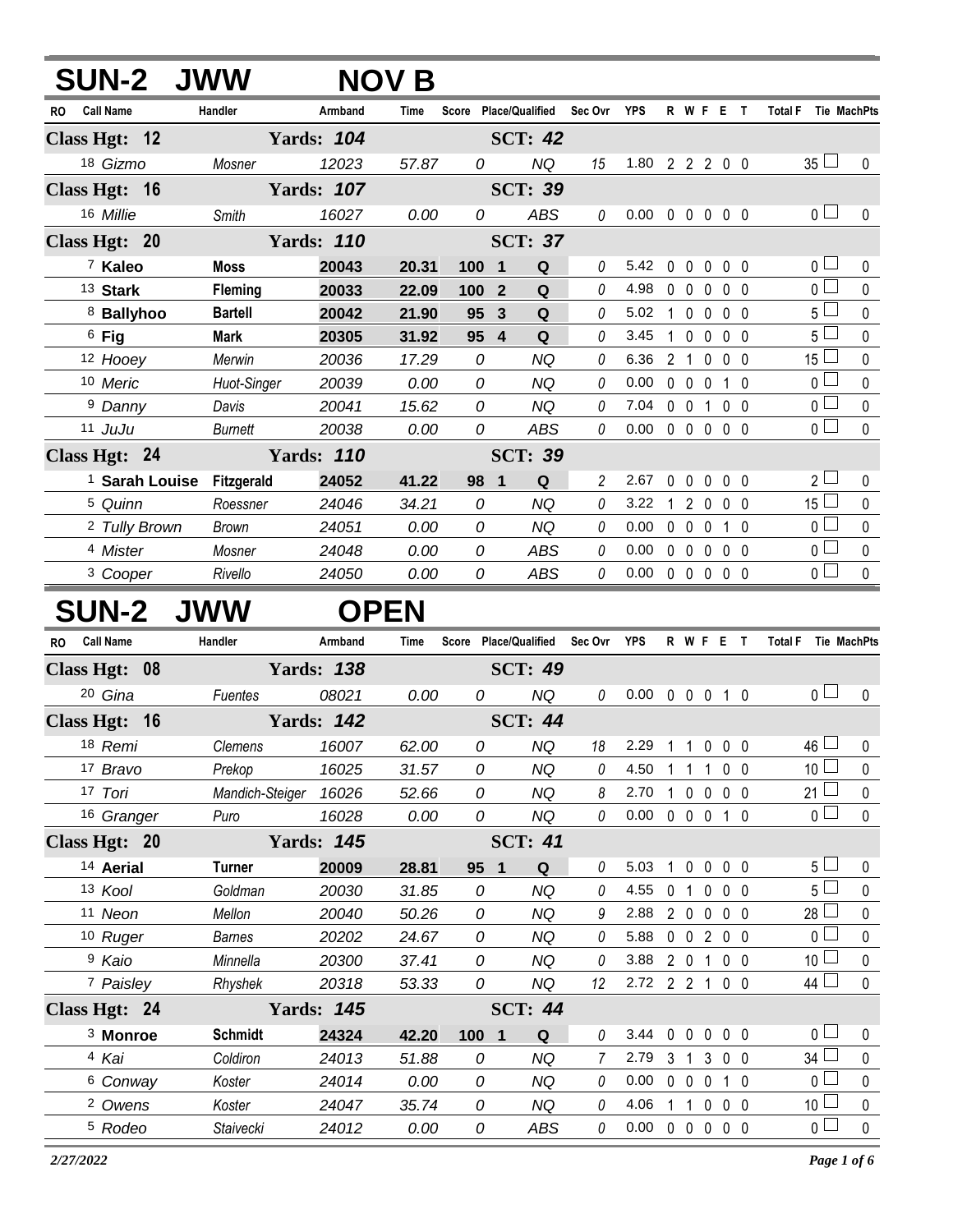|           | Class Hgt: 24C       |              | <b>Yards: 145</b> |             |                | <b>SCT: 41</b>         |                |                            |                |                   |              |                |                               |                    |
|-----------|----------------------|--------------|-------------------|-------------|----------------|------------------------|----------------|----------------------------|----------------|-------------------|--------------|----------------|-------------------------------|--------------------|
|           | <sup>1</sup> Freedom | Pollard      | 24C329            | 0.00        | 0              | <b>ABS</b>             | 0              | 0.00                       | $00000$        |                   |              |                | 0 <sub>0</sub>                | $\mathbf{0}$       |
|           | <b>SUN-2</b>         | <b>JWW</b>   | EX                |             |                |                        |                |                            |                |                   |              |                |                               |                    |
| <b>RO</b> | <b>Call Name</b>     | Handler      | Armband           | Time        | <b>Score</b>   | <b>Place/Qualified</b> | Sec Ovr        | <b>YPS</b>                 |                |                   |              | R W F E T      | <b>Total F</b>                | <b>Tie MachPts</b> |
|           | Class Hgt: 16        |              | <b>Yards: 156</b> |             |                | <b>SCT: 45</b>         |                |                            |                |                   |              |                |                               |                    |
|           | 105 Matt             | Cox          | 16008             | 0.00        | 0              | <b>NQ</b>              | 0              | 0.00                       | $\mathbf 0$    | $\mathbf 0$       | $\mathbf 0$  | $1\quad0$      | 0 <sub>1</sub>                | $\mathbf{0}$       |
|           | 104 Brooke           | Ezzo         | 16298             | 43.41       | 0              | <b>NQ</b>              | $\theta$       | 3.59 2 2 1 0 0             |                |                   |              |                | $20$ $\Box$                   | $\mathbf{0}$       |
|           | Class Hgt: 20        |              | <b>Yards: 161</b> |             |                | <b>SCT: 43</b>         |                |                            |                |                   |              |                |                               |                    |
|           | 81 Chase             | Keens        | 20034             | 48.46       | 0              | <b>NQ</b>              | 5              | 3.32                       | $\overline{2}$ | -1                | 1            | 0 <sub>0</sub> | 30 <sup>1</sup>               | 0                  |
|           | 12 Hookah            | Abel         | 20037             | 0.00        | 0              | <b>NQ</b>              | 0              | 0.00                       | $\mathbf 0$    | $\mathbf 0$       | $\mathbf 0$  | $1\quad0$      | $\overline{0}$                | 0                  |
|           | 80 Guinness          | Ezzo         | 20301             | 0.00        | 0              | <b>NQ</b>              | 0              | 0.00                       | $\mathbf 0$    | $\mathbf 0$       | $\mathbf{0}$ | $1\quad0$      | $\Omega$                      | $\pmb{0}$          |
|           | 79 Bree              | Meunier      | 20304             | 45.19       | 0              | <b>NQ</b>              | $\overline{c}$ | 3.56                       |                | 3 <sup>3</sup>    | 0            | 0 <sub>0</sub> | 36                            | $\mathbf 0$        |
|           | 78 Bode              | Dutcavich    | 20306             | 38.58       | $\Omega$       | <b>NQ</b>              | 0              | 4.17                       |                | 2 <sub>1</sub>    | 1            | 0 <sub>0</sub> | 15                            | 0                  |
|           | 8 Joules             | Rupp-Hackett | 20315             | 28.23       | 0              | <b>NQ</b>              | 0              | 5.70                       |                | $1 \t1 \t1$       |              | $0\quad 0$     | 10 <sup>1</sup>               | $\mathbf 0$        |
|           | 77 Tyrion            | Borowski     | 20317             | 0.00        | 0              | <b>NQ</b>              | 0              | 0.00                       |                | $0\quad 0\quad 0$ |              | $1\quad0$      | 0 <sub>1</sub>                | 0                  |
|           | 74 Bear              | Caffrey      | 20323             | 35.30       | 0              | <b>NQ</b>              | 0              | 4.56                       | $\mathbf{1}$   | $\overline{0}$    | $\mathbf{0}$ | $0\quad 0$     | 5 <sup>1</sup>                | $\pmb{0}$          |
|           | 76 Zip Tie           | Rocco        | 20321             | 0.00        | 0              | ABS                    | 0              | 0.00                       | $\mathbf{0}$   | $\mathbf 0$       | $\mathbf{0}$ | 0 <sub>0</sub> | $\overline{0}$                | $\mathbf 0$        |
|           | 75 Spyder            | Frank        | 20322             | 0.00        | $\overline{O}$ | <b>ABS</b>             | 0              | 0.00                       |                | $0\quad 0\quad 0$ |              | 0 <sub>0</sub> | $\overline{0}$                | $\Omega$           |
|           | Class Hgt: 24        |              | <b>Yards: 161</b> |             |                | <b>SCT: 45</b>         |                |                            |                |                   |              |                |                               |                    |
|           | 18 Rufus             | Hacker       | 24326             | 0.00        | 0              | <b>NQ</b>              | 0              | 0.00                       | $\mathbf 0$    | $0\quad 0$        |              | $1\quad0$      | 0 <sub>l</sub>                | $\mathbf 0$        |
|           | 17 Jupiter           | Schmoyer     | 24327             | 39.11       | 0              | <b>NQ</b>              | 0              | 4.12                       |                |                   |              | 11000          | 10 <sup>1</sup>               | $\mathbf 0$        |
|           | 16 Carson            | Durocher     | 24328             | 0.00        | 0              | <b>ABS</b>             | 0              | $0.00 \t0 \t0 \t0 \t0 \t0$ |                |                   |              |                | 0 <sub>0</sub>                | $\mathbf{0}$       |
|           | <b>SUN-2</b>         | <b>JWW</b>   | <b>MAS</b>        |             |                |                        |                |                            |                |                   |              |                |                               |                    |
| <b>RO</b> | <b>Call Name</b>     | Handler      | Armband           | <b>Time</b> |                | Score Place/Qualified  | Sec Ovr YPS    |                            |                |                   |              | R W F E T      | Tie MachPts<br><b>Total F</b> |                    |
|           | Class Hgt: 08        |              | <b>Yards: 150</b> |             |                | <b>SCT: 49</b>         |                |                            |                |                   |              |                | $\Box$                        |                    |

| Class Hgt: 08 |               | <b>Yards: 750</b> |       |       | SCI: 49                      |          |      |                |                              |                   |          |                       |              |
|---------------|---------------|-------------------|-------|-------|------------------------------|----------|------|----------------|------------------------------|-------------------|----------|-----------------------|--------------|
| 160 Spirit    | Rotelle       | 08120             | 29.95 | 100   | Q<br>$\overline{\mathbf{1}}$ | $\theta$ | 5.01 | $\mathbf{0}$   | $\mathbf{0}$<br>$\mathbf{0}$ | $0\quad 0$        |          | 0 <sub>0</sub>        | 19           |
| 152 Dart      | Rotelle       | 08130             | 30.56 | 100   | Q<br>$\overline{2}$          | 0        | 4.91 | $\Omega$       | $\mathbf{0}$<br>$\Omega$     | 0 <sub>0</sub>    |          | 0 <sub>1</sub>        | 18           |
| 156 Bonnie    | Dare          | 08126             | 36.25 | 100   | Q<br>$\mathbf{3}$            | 0        | 4.14 | $\Omega$       | $\Omega$<br>$\Omega$         | $0\quad 0$        |          | 0 <sub>0</sub>        | 12           |
| 154 Herbie    | Rosario       | 08129             | 37.89 | 100   | Q<br>-4                      | 0        | 3.96 | $\Omega$       | $\Omega$<br>$\Omega$         | $0\quad 0$        |          | 0 <sub>1</sub>        | 11           |
| 148 Piper     | Cuzzolino     | 08135             | 38.76 | 100   | Q                            | 0        | 3.87 | $\Omega$       | $\Omega$<br>$\Omega$         | $0\quad 0$        |          | 0 <sub>1</sub>        | 10           |
| 153 Penny     | Mark          | 08131             | 39.19 | 100   | Q                            | 0        | 3.83 | $\Omega$       | $\Omega$<br>$\Omega$         | $0\quad 0$        |          | $\overline{0}$ $\Box$ | 9            |
| 159 Victor    | Cuzzolino     | 08124             | 37.47 | 0     | <b>NQ</b>                    | 0        | 4.00 |                | 2                            | $0\quad 0$        |          | 15 <sup>1</sup>       | $\mathbf{0}$ |
| 157 Bonus     | Rotelle       | 08127             | 37.83 | 0     | ΝQ                           | 0        | 3.97 | 2 <sub>2</sub> |                              | 0 <sub>0</sub>    |          | $20$ $\Box$           | $\mathbf{0}$ |
| 155 Jiggy     | O'Donnell     | 08128             | 37.03 | 0     | ΝQ                           | 0        | 4.05 | 2              | 2                            | $0\quad 0$        |          | $_{20}$ $\Box$        | $\mathbf{0}$ |
| 151 Kitkat    | Borga         | 08134             | 37.78 | 0     | NQ                           | $\theta$ | 3.97 | 2 <sub>2</sub> | 2                            | $0\quad 0$        |          | $_{20}$ $\square$     | $\mathbf{0}$ |
| 146 Brazen    | Thompson      | 08136             | 0.00  | 0     | NQ                           | 0        | 0.00 | $\Omega$       | $\Omega$<br>$\Omega$         |                   | $\Omega$ | $\overline{0}$        | $\mathbf{0}$ |
| 147 Dot       | Rotelle       | 08137             | 0.00  | 0     | NQ                           | 0        | 0.00 | $\Omega$       | $\Omega$<br>$\Omega$         |                   | $\Omega$ | $_0$ $\Box$           | $\mathbf{0}$ |
| 150 Scout     | Loper         | 08290             | 0.00  | 0     | NQ                           | $\theta$ | 0.00 | $\Omega$       | $\Omega$<br>$\Omega$         |                   | $\Omega$ | $_0$ $\Box$           | $\Omega$     |
| 149 Mia       | <b>Buchel</b> | 08291             | 56.61 | 0     | ΝQ                           |          | 2.65 | $\mathbf{0}$   | $\mathbf{0}$<br>$\Omega$     | $0\quad 0$        |          | $21 \Box$             | $\mathbf{0}$ |
| 158 Koga      | Kato          | 08123             | 0.00  | 0     | ABS                          | $\theta$ | 0.00 | $\mathbf{0}$   | $\mathbf{0}$                 | $0\quad 0\quad 0$ |          | $\overline{0}$        | $\Omega$     |
| Class Hgt: 12 |               | <b>Yards: 150</b> |       |       | <b>SCT: 46</b>               |          |      |                |                              |                   |          |                       |              |
| 132 Dodge     | Rotelle       | 12150             | 28.57 | 100   | Q<br>$\blacksquare$          | 0        | 5.25 | $\Omega$       | $\Omega$<br>$\mathbf{0}$     | $0\quad 0$        |          | 0 <sup>1</sup>        | 17           |
| 130 BB        | <b>Visco</b>  | 12155             | 28.94 | 100 2 | $\mathbf Q$                  | 0        | 5.18 | $\mathbf{0}$   | $\mathbf{0}$<br>$\mathbf{0}$ | $0\quad 0$        |          | 0 <sub>1</sub>        | 17           |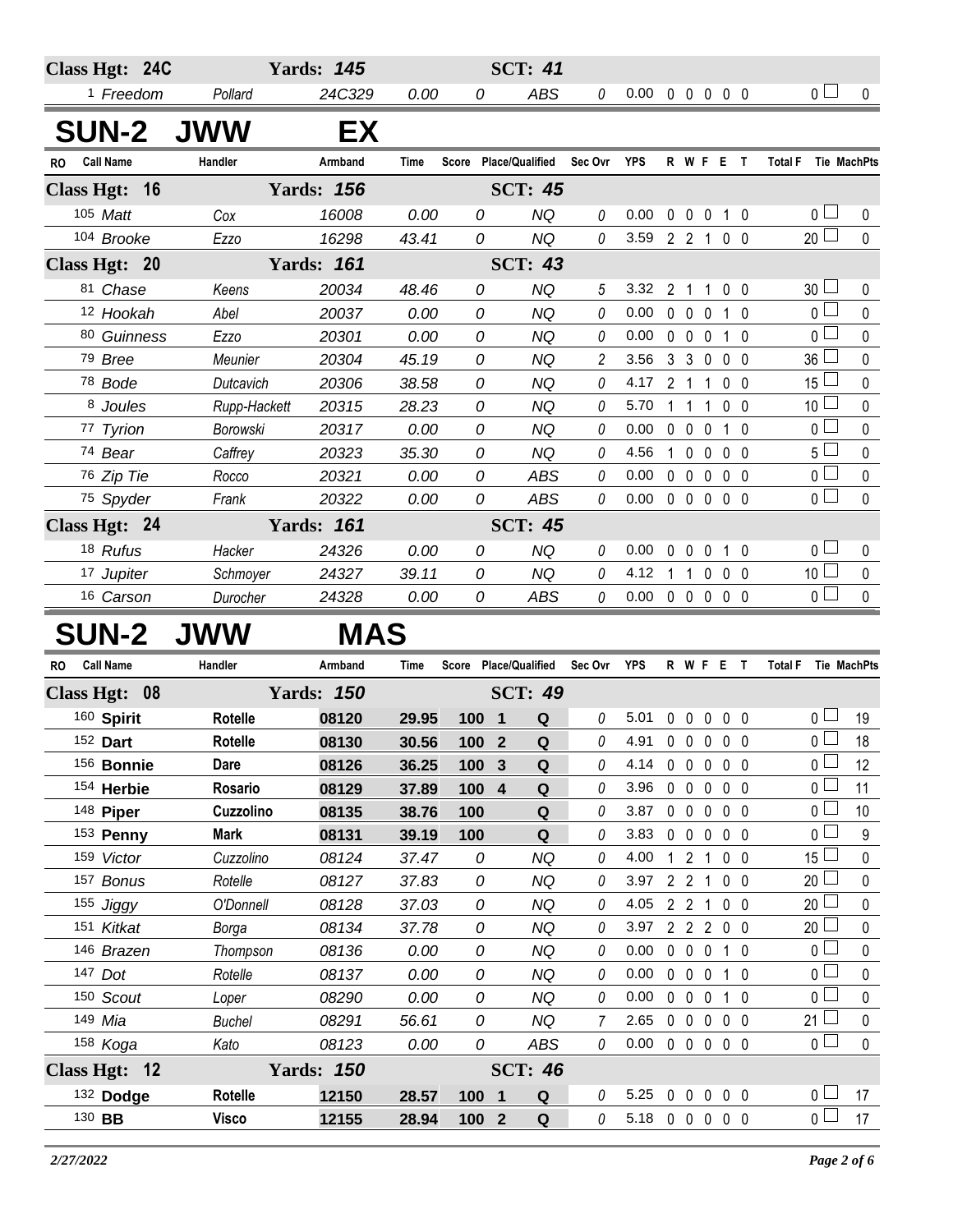|                   | 137 Ditto               | Prekop                | 12142             | 30.88 | 100              | $\mathbf{3}$            | Q              | 0  | 4.86               | $\mathbf 0$    | $\mathbf 0$         | $\mathbf 0$              | $0\quad 0$     | 0 <sub>0</sub>  | 15                      |
|-------------------|-------------------------|-----------------------|-------------------|-------|------------------|-------------------------|----------------|----|--------------------|----------------|---------------------|--------------------------|----------------|-----------------|-------------------------|
|                   | 134 Liz Lemon           | <b>Striepeck</b>      | 12147             | 32.56 | 100              | $\overline{\mathbf{4}}$ | ${\bf Q}$      | 0  | 4.61               | $\mathbf{0}$   | $\mathbf 0$         | 0                        | 0 <sub>0</sub> | $\overline{0}$  | 13                      |
|                   | 128 OhNo                | <b>Marshall</b>       | 12151             | 36.41 | 100              |                         | $\mathbf Q$    | 0  | 4.12               | $\mathbf 0$    | $\mathbf 0$         | $\mathbf 0$              | 0 <sub>0</sub> | 0 <sub>0</sub>  | $9\,$                   |
|                   | 133 Scotty              | <b>Ezzo</b>           | 12149             | 39.51 | 100              |                         | ${\bf Q}$      | 0  | 3.80               | $\mathbf 0$    | $\mathbf 0$         | 0                        | 0 <sub>0</sub> | 0 <sub>0</sub>  | 6                       |
|                   | 136 Roger               | Fitzgerald            | 12144             | 40.63 | 100              |                         | ${\bf Q}$      | 0  | 3.69               | $\mathbf 0$    | $\mathbf 0$         | $\mathbf{0}$             | 0 <sub>0</sub> | 0 L             | 5                       |
|                   | 139 Sam                 | <b>Marshall</b>       | 12140             | 42.13 | 100              |                         | Q              | 0  | 3.56               | $\mathbf 0$    | $\mathbf 0$         | 0                        | $0\quad 0$     | 0 <sup>1</sup>  | 3                       |
|                   | 138 Joy                 | Stoddard              | 12138             | 30.22 | 0                |                         | <b>NQ</b>      | 0  | 4.96               | 0 <sub>1</sub> |                     | 0                        | 0 <sub>0</sub> | 5 l             | 0                       |
|                   | 131 Grant               | Puro                  | 12152             | 29.79 | 0                |                         | <b>NQ</b>      | 0  | 5.04               | $\mathbf{0}$   | $\overline{0}$      | $\mathbf{1}$             | 0 <sub>0</sub> | 0 <sub>0</sub>  | 0                       |
|                   | 129 Eddie               | Gurney                | 12153             | 0.00  | 0                |                         | <b>NQ</b>      | 0  | 0.00               | $\mathbf 0$    | $\mathbf 0$         | $\mathbf{0}$             | $1\quad0$      | 0 <sup>1</sup>  | 0                       |
|                   | 127 Dutch               | Rotelle               | 12293             | 0.00  | 0                |                         | <b>NQ</b>      | 0  | 0.00               | $\mathbf 0$    | $\mathbf 0$         | 0                        | 1 0            | 0 <sub>0</sub>  | 0                       |
|                   | 135 Blu                 | Dereka                | 12145             | 0.00  | 0                |                         | <b>ABS</b>     | 0  | 0.00               |                | $0\quad 0$          | $\mathbf 0$              | 0 <sub>0</sub> | 0 <sub>0</sub>  | 0                       |
| <b>Class Hgt:</b> | 16                      | <b>Yards: 156</b>     |                   |       |                  |                         | <b>SCT: 45</b> |    |                    |                |                     |                          |                |                 |                         |
|                   | 97 Rigby                | <b>Suttner</b>        | 16165             | 25.79 | 100              | $\overline{\mathbf{1}}$ | Q              | 0  | 6.05               | $\mathbf{0}$   | $\mathbf 0$         | $\mathbf 0$              | 0 <sub>0</sub> | 0 <sub>0</sub>  | 19                      |
|                   | 91 Mysti                | <b>Turner</b>         | 16179             | 28.09 | 100              | $\mathbf{2}$            | Q              | 0  | 5.55               |                | $0\quad 0$          | 0                        | 0 <sub>0</sub> | $0-$            | 16                      |
|                   | 89 Sparkle              | Moss                  | 16184             | 29.27 | 100              | 3                       | Q              | 0  | 5.33               |                | $0\quad 0\quad 0$   |                          | 0 <sub>0</sub> | 0 <sup>1</sup>  | 15                      |
|                   | 96 Grover               | Puro                  | 16166             | 30.24 | 100              | $\overline{4}$          | Q              | 0  | 5.16               |                | $0\quad 0$          | $\mathbf 0$              | 0 <sub>0</sub> | 0 <sub>0</sub>  | 14                      |
|                   | 101 Grady               | Puro                  | 16159             | 31.42 | 100              |                         | $\mathbf Q$    | 0  | 4.96               | $\mathbf 0$    | $0\quad 0$          |                          | $0\quad 0$     | 0 <sup>1</sup>  | 13                      |
|                   | 117 Lark                | <b>Mandich-Steige</b> | 16100             | 38.81 | 100              |                         | Q              | 0  | 4.02               |                | $0\quad 0$          | 0                        | 0 <sub>0</sub> | 0 <sub>0</sub>  | 6                       |
|                   | 103 Tobi                | White                 | 16156             | 33.55 | 0                |                         | <b>NQ</b>      | 0  | 4.65               |                | $2 \quad 2 \quad 2$ |                          | 0 <sub>0</sub> | $20$ $-$        | 0                       |
|                   | 100 Figment             | Vargas                | 16160             | 23.69 | 0                |                         | <b>NQ</b>      | 0  | 6.59               | $0\quad 0$     |                     | 1                        | 0 <sub>0</sub> | 0 l             | 0                       |
|                   | 99 Si                   | Visco                 | 16162             | 29.95 | 0                |                         | <b>NQ</b>      | 0  | 5.21               |                | $0 \t0 \t2$         |                          | $0\quad 0$     | 0 <sup>1</sup>  | 0                       |
|                   | 98 Samone               | Eicher                | 16163             | 35.63 | 0                |                         | <b>NQ</b>      | 0  | 4.38               |                | 2 <sub>1</sub>      | $\mathbf 0$              | 0 <sub>0</sub> | 15 <sup>1</sup> | 0                       |
|                   | $95$ Jax                | West                  | 16170             | 0.00  | 0                |                         | <b>NQ</b>      | 0  | 0.00               |                | $0\quad 0\quad 0$   |                          | $1\quad0$      | 0 <sup>1</sup>  | 0                       |
|                   | 94 Gibbs                | Cox                   | 16173             | 55.07 | 0                |                         | <b>NQ</b>      | 10 | 2.83               |                | $2\quad 2\quad 3$   |                          | $0\quad 0$     | 50              | 0                       |
|                   | 93 /ve                  | <b>Buchma</b>         | 16174             | 33.77 | 0                |                         | <b>NQ</b>      | 0  | 4.62               |                | 3 <sub>3</sub>      | 200                      |                | 30 <sup>°</sup> | 0                       |
|                   | 92 Flash                | Farguhar              | 16176             | 43.23 | 0                |                         | <b>NQ</b>      | 0  | 3.61               | 2 <sub>1</sub> |                     | 0                        | 0 <sub>0</sub> | 15              | 0                       |
|                   | 90 Solo                 | White                 | 16180             | 30.23 | 0                |                         | <b>NQ</b>      | 0  | 5.16               | $\mathbf{1}$   |                     | 2200                     |                | $15 -$          | 0                       |
|                   | 102 Delaney             | Miele                 | 16157             | 0.00  | 0                |                         | <b>ABS</b>     | 0  | 0.00               |                |                     | 00000                    |                | 0 <sub>0</sub>  | 0                       |
|                   | Class Hgt: 20           |                       | <b>Yards: 161</b> |       |                  |                         | <b>SCT: 43</b> |    |                    |                |                     |                          |                |                 |                         |
|                   | 27 Cinder               | Mellon                | 20253             | 0.00  | 0                |                         | <b>AIS</b>     |    | $0$ 0.00 0 0 0 0 0 |                |                     |                          |                | $\overline{0}$  | $\overline{\mathbf{0}}$ |
|                   | 29 Mike                 | Simon                 | 20249             | 24.05 | 100 1            |                         | Q              | 0  | 6.69               |                |                     | $0\quad 0\quad 0\quad$   | 0 <sub>0</sub> | 0 <sub>0</sub>  | 18                      |
|                   | 31 Switch               | <b>Burton</b>         | 20245             | 26.55 | 100 <sub>2</sub> |                         | $\mathbf Q$    | 0  | 6.06               |                |                     | $00000$                  |                | $0-$            | 16                      |
|                   | 41 Bowie                | Danielsen             | 20231             | 26.95 | 100              | 3                       | Q              | 0  | 5.97               |                |                     | 00000                    |                | 0 L             | 16                      |
|                   | 34 Hops                 | <b>Mellon</b>         | 20241             | 30.24 | 100 4            |                         | ${\bf Q}$      | 0  | 5.32               | $\mathbf 0$    |                     | $0\quad 0\quad 0\quad 0$ |                | 0 <sub>0</sub>  | 12                      |
|                   | <sup>23</sup> Zorro     | <b>Davidheiser</b>    | 20302             | 32.08 | 100              |                         | Q              | 0  | 5.02               |                |                     | 0 0 0 0 0                |                | 0 L             | 10                      |
|                   | <sup>28</sup> Karat     | <b>Haynes</b>         | 20252             | 32.41 | 100              |                         | Q              | 0  | 4.97               |                |                     | $0\quad 0\quad 0$        | $0\quad 0$     | 0 <sup>1</sup>  | 10                      |
|                   | 51 Rusty                | <b>Flannelly</b>      | 20217             | 33.46 | 100              |                         | Q              | 0  | 4.81               |                |                     | $0\quad 0\quad 0\quad$   | $0\quad 0$     | 0 <sub>l</sub>  | 9                       |
|                   | 73 Chevy                | Calabrese             | 20189             | 33.81 | 100              |                         | Q              | 0  | 4.76               |                |                     | 00000                    |                | 0 <sup>1</sup>  | $9\,$                   |
|                   | 57 Lollipop             | Habich                | 20209             | 34.46 | 100              |                         | Q              | 0  | 4.67               |                |                     | $0\quad 0\quad 0$        | 0 <sub>0</sub> | 0 <sub>0</sub>  | 8                       |
|                   | 61 Cooper               | <b>Mellon</b>         | 20204             | 34.89 | 100              |                         | Q              | 0  | 4.61               |                |                     | $0\quad 0\quad 0$        | $0\quad 0$     | 0 <sup>1</sup>  | $\bf 8$                 |
|                   | 68 Champ                | <b>Marden</b>         | 20195             | 35.37 | 100              |                         | Q              | 0  | 4.55               |                |                     | $0\quad 0\quad 0$        | $0\quad 0$     | $\overline{0}$  | 7                       |
|                   | 60 Skipper              | <b>Bishop</b>         | 20205             | 35.58 | 100              |                         | Q              | 0  | 4.53               |                |                     | 00000                    |                | 0 <sup>1</sup>  | 7                       |
|                   | 36 Indiana Bones Rooney |                       | 20238             | 41.49 | 100              |                         | Q              | 0  | 3.88               |                | $0\quad 0\quad 0$   |                          | $0\quad 0$     | 0 <sub>1</sub>  | 1                       |
|                   | 55 Josie                | <b>Kline</b>          | 20211             | 42.63 | 100              |                         | Q              | 0  | 3.78               |                |                     | 00000                    |                | 0 <sub>0</sub>  | $\pmb{0}$               |
|                   | 72 Mac                  | Budzynski             | 20190             | 0.00  | 0                |                         | NQ             | 0  | 0.00               |                | $0\quad 0\quad 0$   |                          | $1\quad 0$     | 0 <sup>1</sup>  | 0                       |
|                   | 71 Byron                | Ulrichsen             | 20192             | 0.00  | ${\cal O}$       |                         | NQ             | 0  | 0.00               |                |                     | 0 0 0 1 0                |                | 0 <sub>0</sub>  | $\pmb{0}$               |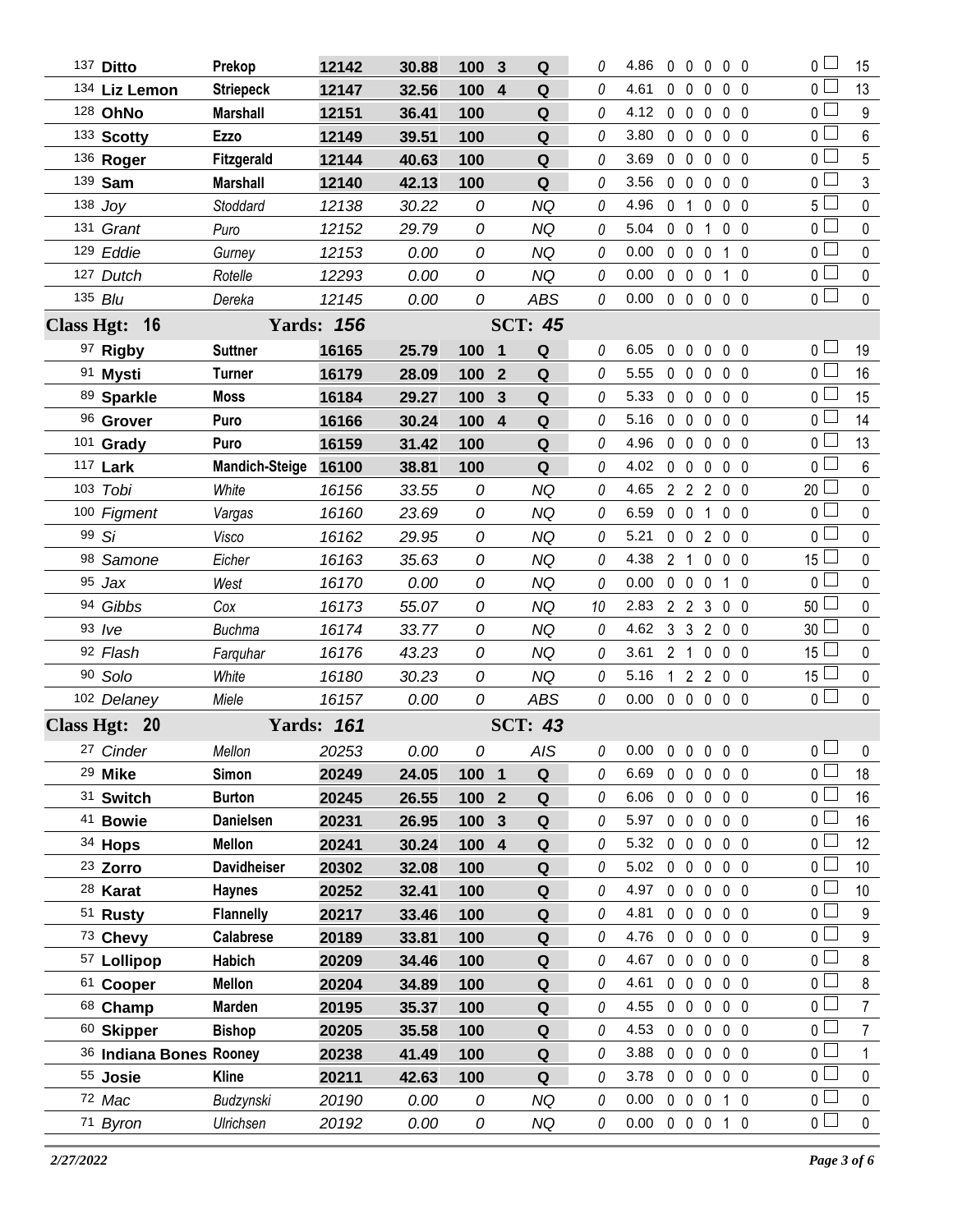| 69 Clooney           | Johnston       | 20194             | 35.43 | 0                | NQ             | 0              | 4.54           |              | $0 \t2 \t1$                |                   | 0 <sub>0</sub> | 10 <sup>1</sup> | 0           |
|----------------------|----------------|-------------------|-------|------------------|----------------|----------------|----------------|--------------|----------------------------|-------------------|----------------|-----------------|-------------|
| 66 Quinn             | Arndt          | 20197             | 0.00  | 0                | <b>NQ</b>      | 0              | 0.00           | $\mathbf 0$  | $\mathbf 0$<br>0           | $\mathbf{1}$      | $\overline{0}$ | 0 <sup>1</sup>  | $\mathbf 0$ |
| 65 Dazzle            | Moss           | 20199             | 26.13 | 0                | <b>NQ</b>      | 0              | 6.16           | $\mathbf 0$  | $\mathbf 0$<br>1           |                   | 0 <sub>0</sub> | 0 L             | $\pmb{0}$   |
| 63 Dan               | Ezzo           | 20201             | 46.06 | 0                | <b>NQ</b>      | 3              | 3.50           | 1            | $\mathbf 0$<br>0           |                   | $0\quad 0$     | 14 $\Box$       | $\pmb{0}$   |
| 62 Dare              | Salerno        | 20203             | 46.00 | 0                | <b>NQ</b>      | 3              | 3.50           | 1            | $\mathbf 0$<br>$\mathbf 0$ |                   | 0 <sub>0</sub> | 14 <sup>1</sup> | 0           |
| 59 Faye              | Simon          | 20206             | 25.53 | 0                | <b>NQ</b>      | 0              | 6.31           | $\mathbf 0$  | $\mathbf 0$<br>1           |                   | $0\quad 0$     | 0 L             | $\pmb{0}$   |
| 58 Tucker            | Williams       | 20207             | 28.57 | 0                | <b>NQ</b>      | 0              | 5.64           | $0\quad 0$   | 1                          |                   | $0\quad 0$     | $\mathbf{0}$    | 0           |
| 56 Bronco Billy      | Bartell        | 20210             | 0.00  | 0                | <b>NQ</b>      | 0              | 0.00           | $\mathbf 0$  | $\mathbf 0$<br>0           | $\mathbf 1$       | $\mathbf 0$    | 0 <sub>1</sub>  | $\pmb{0}$   |
| 54 Blake             | Murdock        | 20212             | 0.00  | 0                | <b>NQ</b>      | 0              | 0.00           | $\mathbf{0}$ | $\mathbf 0$<br>0           |                   | $1\quad0$      | 0               | $\pmb{0}$   |
| 53 T Rex             | <b>Masters</b> | 20213             | 0.00  | 0                | <b>NQ</b>      | 0              | 0.00           | $\mathbf 0$  | $\mathbf 0$<br>0           | $\mathbf{1}$      | $\mathbf 0$    | 0 <sub>1</sub>  | $\pmb{0}$   |
| 52 Sugar Ray         | Goldman        | 20215             | 0.00  | 0                | <b>NQ</b>      | 0              | 0.00           | $\mathbf{0}$ | $\mathbf 0$<br>0           | 1                 | $\mathbf 0$    | 0 <sup>L</sup>  | 0           |
| 50 Fray              | Abel           | 20218             | 36.49 | 0                | <b>NQ</b>      | 0              | 4.41           | 2            | 0<br>$\overline{1}$        |                   | $0\quad 0$     | 15              | $\pmb{0}$   |
| 49 Robbie            | Ezzo           | 20219             | 32.36 | 0                | <b>NQ</b>      | 0              | 4.98           | $\mathbf{1}$ | $\mathbf 0$<br>1           |                   | $0\quad 0$     | 5 <sup>1</sup>  | 0           |
| 48 Krakken           | Borga          | 20223             | 26.23 | 0                | <b>NQ</b>      | 0              | 6.14           | 1            | $\mathbf 0$<br>1           |                   | 0 <sub>0</sub> | 5 <sub>1</sub>  | $\pmb{0}$   |
| 47 Kipper            | Carson         | 20224             | 40.71 | 0                | <b>NQ</b>      | 0              | 3.95           | 1            | $\mathbf{1}$<br>1          |                   | $0\quad 0$     | 10 <sup>1</sup> | 0           |
| 46 Nitro             | Chernack       | 20225             | 38.23 | 0                | <b>NQ</b>      | 0              | 4.21           |              | 0<br>1                     |                   | $0\quad 0$     | 10 <sup>°</sup> | $\pmb{0}$   |
| 44 Cricket           | Shoemaker      | 20228             | 35.11 | 0                | <b>NQ</b>      | 0              | 4.59           | 1            | 1<br>1                     |                   | 0 <sub>0</sub> | 10 <sup>°</sup> | $\mathbf 0$ |
| 42 Sanchi            | Davis          | 20230             | 0.00  | 0                | <b>NQ</b>      | 0              | 0.00           | $\mathbf 0$  | $\mathbf 0$<br>0           | $\mathbf{1}$      | $\overline{0}$ | 0 L             | $\pmb{0}$   |
| 40 Ruby              | Merkel         | 20232             | 43.73 | 0                | <b>NQ</b>      | 0              | 3.68           | 1            | 1<br>0                     |                   | 0 <sub>0</sub> | 10 <sup>°</sup> | 0           |
| 39 Chick             | Mosner         | 20233             | 37.39 | 0                | <b>NQ</b>      | 0              | 4.31           | 1            | $\mathbf 0$<br>0           |                   | $0\quad 0$     | $5\iota$        | $\mathbf 0$ |
| 38 Billy             | Knapp          | 20234             | 29.96 | 0                | <b>NQ</b>      | 0              | 5.37           |              | 302                        |                   | $0\quad 0$     | 15 <sup>1</sup> | $\mathbf 0$ |
| 37 Dahlia            | Halperin       | 20236             | 0.00  | 0                | <b>NQ</b>      | 0              | 0.00           | $\mathbf 0$  | $\mathbf 0$<br>$\mathbf 0$ |                   | $1\quad 0$     | 0 <sub>1</sub>  | $\pmb{0}$   |
| 19 Dozer             | Thompson       | 20237             | 32.25 | 0                | <b>NQ</b>      | 0              | 4.99           | $0\quad 0$   | 1                          |                   | 0 <sub>0</sub> | 0 L             | $\mathbf 0$ |
| 35 Declan            | Minnella       | 20240             | 39.39 | 0                | <b>NQ</b>      | 0              | 4.09           | $1\quad0$    | 1                          |                   | 0 <sub>0</sub> | 5 <sub>1</sub>  | $\pmb{0}$   |
| 33 Tessa             | Turner         | 20243             | 29.57 | 0                | <b>NQ</b>      | 0              | 5.44           | 1            | $\mathbf 0$<br>0           |                   | 0 <sub>0</sub> | 5 <sup>1</sup>  | 0           |
| 26 Sligo             | Johnston       | 20254             | 0.00  | 0                | <b>NQ</b>      | 0              | 0.00           | 0            | $\mathbf 0$<br>0           | $\mathbf{1}$      | - 0            | 0 <sup>1</sup>  | $\mathbf 0$ |
| 25 Kali              | Egan           | 20255             | 43.85 | 0                | <b>NQ</b>      | 0              | 3.67           | $\mathbf{1}$ | $\mathbf 0$<br>1           |                   | $0\quad 0$     | 5 <sup>1</sup>  | $\mathbf 0$ |
| <sup>21</sup> Lacey  | Quaglietta     | 20314             | 45.15 | 0                | <b>NQ</b>      | $\overline{c}$ | 3.57           | $\mathbf{1}$ | $\mathbf 0$<br>0           |                   | $0\quad 0$     | $11 \Box$       | $\pmb{0}$   |
| 20 Finley            | Nydam          | 20316             | 40.00 | 0                | <b>NQ</b>      | 0              | 4.03           | $2\quad0$    | 0                          |                   | 0 <sub>0</sub> | 10 <sup>°</sup> | $\pmb{0}$   |
| 70 Halley            | <b>Burnett</b> | 20193             | 0.00  | 0                | <b>ABS</b>     | 0              | 0.00           | $\mathbf 0$  | $\mathbf 0$                | $0\quad 0\quad 0$ |                | $\overline{0}$  | $\mathbf 0$ |
| 67 TiAmo             | Rocco          | 20196             | 0.00  | 0                | ABS            | 0              | 0.00           | 0            | $\mathbf 0$<br>$\mathbf 0$ | $0\quad 0$        |                | 0 <sub>l</sub>  | 0           |
| 64 Thrill            | Frank          | 20200             | 0.00  | 0                | <b>ABS</b>     | 0              | 0.00           | $0\quad 0$   | $\mathbf 0$                |                   | $0\quad 0$     | $\overline{0}$  | $\mathbf 0$ |
| 45 Cowboy            | Rocco          | 20227             | 0.00  | 0                | <b>ABS</b>     | 0              | 0.00           | $0\quad 0$   | $\mathbf 0$                |                   | $0\quad 0$     | 0 L             | 0           |
| 43 Ruby-do           | Eicher         | 20229             | 0.00  | 0                | <b>ABS</b>     | 0              | 0.00           | $0\quad 0$   | $\mathbf 0$                |                   | $0\quad 0$     | 0 <sub>0</sub>  | $\mathbf 0$ |
| 32 Keelie            | Davis          | 20244             | 0.00  | 0                | <b>ABS</b>     | 0              | 0.00           | $0\quad 0$   | 0                          |                   | $0\quad 0$     | 0 L             | 0           |
| 30 Torin             | <b>Schmitt</b> | 20247             | 0.00  | 0                | ABS            | 0              | 0.00           | $0\quad 0$   | $\mathbf 0$                |                   | $0\quad 0$     | 0 <sup>1</sup>  | $\mathbf 0$ |
| 24 Yeager            | Miele          | 20256             | 0.00  | 0                | ABS            | 0              | 0.00           | $0\quad 0$   | $\mathbf 0$                |                   | $0\quad 0$     | 0 L             | 0           |
| 22 Ben               | Dynarski       | 20312             | 0.00  | 0                | ABS            | 0              | 0.00           |              | 00000                      |                   |                | 0 <sub>0</sub>  | $\mathbf 0$ |
| Class Hgt: 24        |                | <b>Yards: 161</b> |       |                  | <b>SCT: 45</b> |                |                |              |                            |                   |                |                 |             |
| 7 Pivot              | <b>Borden</b>  | 24269             | 31.19 | 100 1            | Q              | 0              | 5.16           | $0\quad 0$   |                            | $0\quad 0\quad 0$ |                | 0 L             | 13          |
| $9$ Trudy            | Carberry       | 24266             | 32.66 | 100 <sub>2</sub> | Q              | 0              | 4.93           |              | $0\quad 0\quad 0$          |                   | $0\quad 0$     | 0 <sup>2</sup>  | 12          |
| <sup>2</sup> Shambhu | <b>Thorpe</b>  | 24276             | 33.90 | 100 <sub>3</sub> | Q              | 0              | 4.75           |              | 00000                      |                   |                | 0 L             | 11          |
| 13 Topper            | Shoemaker      | 24259             | 32.79 | 0                | <b>NQ</b>      | 0              | 4.91           |              | $1 0 0$                    |                   | $0\quad 0$     | 5 <sub>1</sub>  | $\pmb{0}$   |
| 14 Kai               | Thorpe         | 24261             | 55.44 | 0                | <b>NQ</b>      | 10             | 2.90           |              | $121$                      |                   | $0\quad 0$     | 45              | 0           |
| 12 Kairos            | Borga          | 24263             | 48.22 | 0                | <b>NQ</b>      | 3              | 3.34           |              | 243                        |                   | $0\quad 0$     | 39              | $\pmb{0}$   |
| 10 Tsavo             | Odgers         | 24265             | 42.82 | 0                | NQ             | 0              | 3.76 0 0 1 0 0 |              |                            |                   |                | 0 <sub>0</sub>  | $\pmb{0}$   |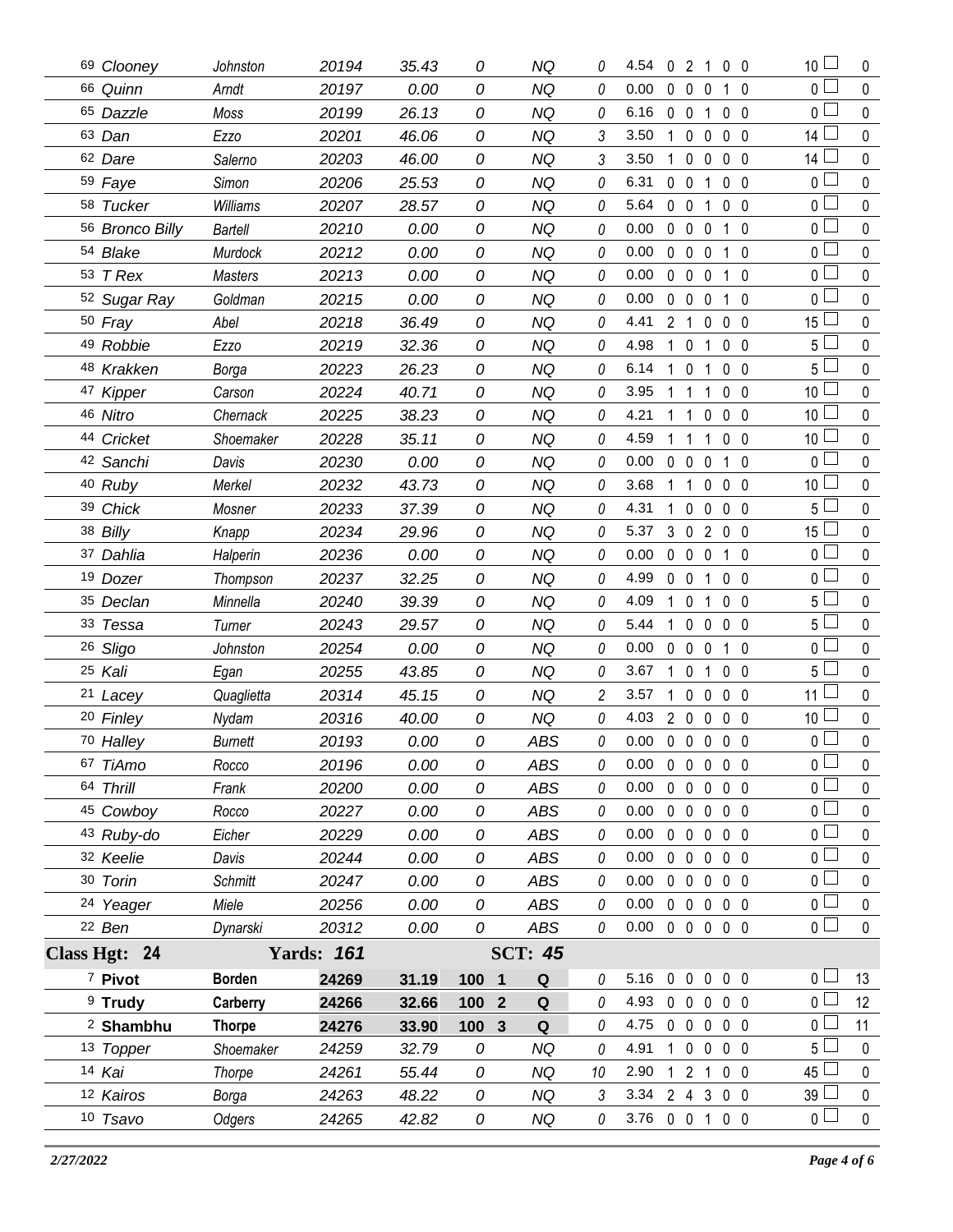|           | <sup>6</sup> Joseph   | Koziatek    | 24270             | 0.00         | 0                                 | NQ                     | 0              | 0.00                       |                |                   |             | 00010             | $\overline{0}$        | 0                |
|-----------|-----------------------|-------------|-------------------|--------------|-----------------------------------|------------------------|----------------|----------------------------|----------------|-------------------|-------------|-------------------|-----------------------|------------------|
|           | <sup>5</sup> Roxy     | Knecht      | 24273             | 30.75        | 0                                 | NQ                     | 0              | 5.24                       | $\overline{2}$ | $\overline{1}$    |             | 3 0 0             | $15\square$           | 0                |
|           | <sup>4</sup> Caliente | Silver      | 24325             | 51.84        | 0                                 | <b>NQ</b>              | 6              | 3.11                       |                |                   |             | 3 3 2 0 0         | $48 \Box$             | 0                |
|           | 15 Doc                | McIlhenny   | 24262             | 0.00         | 0                                 | <b>ABS</b>             | 0              | 0.00                       |                | $0\quad 0$        | $\mathbf 0$ | $0\quad 0$        | 0 <sub>0</sub>        | $\pmb{0}$        |
|           | 11 Lobo               | Davis       | 24264             | 0.00         | 0                                 | ABS                    | 0              | 0.00                       |                | $0\quad 0$        | $\mathbf 0$ | $0\quad 0$        | $\overline{0}$        | 0                |
|           | 8 Garbo               | Chardavoyne | 24268             | 0.00         | 0                                 | <b>ABS</b>             | 0              | 0.00                       |                | $0\quad 0$        | $\mathbf 0$ | 0 <sub>0</sub>    | $\overline{0}$        | $\mathbf 0$      |
|           | 3 Dublin              | McIlhenny   | 24274             | 0.00         | 0                                 | <b>ABS</b>             | 0              | 0.00                       |                | $0\quad 0\quad 0$ |             | $0\quad 0$        | $\overline{0}$ $\Box$ | $\mathbf 0$      |
|           | Class Hgt: 24C        |             | <b>Yards: 161</b> |              |                                   | <b>SCT: 43</b>         |                |                            |                |                   |             |                   |                       |                  |
|           | $1$ Titan             | Keens       | 24C277            | 28.19        | 100 1                             | Q                      | 0              | 5.71 0 0 0 0 0             |                |                   |             |                   | 0 <sub>1</sub>        | 14               |
|           | <b>SUN-2 JWW</b>      |             |                   | <b>NOV P</b> |                                   |                        |                |                            |                |                   |             |                   |                       |                  |
|           | RO Call Name          | Handler     | Armband           | Time         | Score Place/Qualified Sec Ovr YPS |                        |                |                            |                |                   |             | R W F E T         | Total F Tie MachPts   |                  |
|           | Class Hgt: 08         |             | <b>Yards: 104</b> |              |                                   | <b>SCT: 47</b>         |                |                            |                |                   |             |                   |                       |                  |
|           | 19 Sasha              | Schwing     | 08015             | 0.00         | 0                                 | <b>NQ</b>              | 0              | $0.00 \t0 \t0 \t0 \t1 \t0$ |                |                   |             |                   | 0 <sub>0</sub>        | $\mathbf 0$      |
|           | Class Hgt: 20         |             | <b>Yards: 110</b> |              |                                   | <b>SCT: 44</b>         |                |                            |                |                   |             |                   |                       |                  |
|           | 15 Cody               | Reinhard    | 20017             | 38.18        | 0                                 | <b>NQ</b>              | 0              | 2.88                       | $3 \quad 1$    |                   |             | $0\quad 0\quad 0$ | $20 \Box$             | 0                |
|           | 14 MoMo               | Roessner    | 20019             | 48.73        | $\mathcal{O}$                     | NQ                     | $\overline{4}$ | 2.26 2 1 0 0 0             |                |                   |             |                   | 19 <sup>1</sup>       | $\mathbf 0$      |
|           | <b>SUN-2</b>          | <b>JWW</b>  |                   | <b>OPENP</b> |                                   |                        |                |                            |                |                   |             |                   |                       |                  |
| <b>RO</b> | <b>Call Name</b>      | Handler     | Armband           | Time         | Score Place/Qualified             |                        | Sec Ovr        | YPS                        |                |                   |             | <b>RWFET</b>      | <b>Total F</b>        | Tie MachPts      |
|           | Class Hgt: 08         |             | <b>Yards: 138</b> |              |                                   | <b>SCT: 51</b>         |                |                            |                |                   |             |                   |                       |                  |
|           | 21 Kibo               | Sarago      | 08279             | 0.00         | 0                                 | ABS                    | 0              | 0.00                       |                |                   |             | 00000             | 0 <sub>0</sub>        | 0                |
|           | Class Hgt: 16         |             | <b>Yards: 145</b> |              |                                   | <b>SCT: 46</b>         |                |                            |                |                   |             |                   |                       |                  |
|           | 19 Quest              | Niehoff     | 16282             | 0.00         | 0                                 | NQ                     | 0              | $0.00 \t0 \t0 \t0 \t1 \t0$ |                |                   |             |                   | 0 <sub>0</sub>        | $\pmb{0}$        |
|           | Class Hgt: 20         |             | <b>Yards: 145</b> |              |                                   | <b>SCT: 49</b>         |                |                            |                |                   |             |                   |                       |                  |
|           | 15 Tom                | Wittke      | 20004             | 0.00         | 0                                 | ABS                    | $\theta$       | $0.00 \t0 \t0 \t0 \t0$     |                |                   |             |                   | 0 <sub>0</sub>        | 0                |
|           | <b>SUN-2</b>          | <b>JWW</b>  | EX P              |              |                                   |                        |                |                            |                |                   |             |                   |                       |                  |
| RO D      | <b>Call Name</b>      | Handler     | Armband           | Time         | Score                             | <b>Place/Qualified</b> | Sec Ovr        | YPS                        |                | R W F             | E,          | $\mathbf{T}$      | Total F Tie MachPts   |                  |
|           | Class Hgt: 04         |             | <b>Yards: 150</b> |              |                                   | <b>SCT: 54</b>         |                |                            |                |                   |             |                   |                       |                  |
|           | 173 Elvis             | Loper       | 04278             | 57.37        | 0                                 | <b>NQ</b>              | 3              | 2.61 1 1 1 0 0             |                |                   |             |                   | $19 \Box$             | $\pmb{0}$        |
|           | Class Hgt: 08         |             | <b>Yards: 150</b> |              |                                   | <b>SCT: 51</b>         |                |                            |                |                   |             |                   |                       |                  |
|           | 170 Basil             | Teller      | 08138             | 37.60        | 0                                 | NQ                     | 0              | 3.99 2 0 1 0 0             |                |                   |             |                   | 10 <sup>1</sup>       | $\pmb{0}$        |
|           | Class Hgt: 16         |             | <b>Yards: 161</b> |              |                                   | <b>SCT: 48</b>         |                |                            |                |                   |             |                   |                       |                  |
|           | 126 Radar             | Baker       | 16280             | 40.66        | 0                                 | NQ                     | 0              | 3.96 2 2 1 0 0             |                |                   |             |                   | $20$ $\Box$           | $\boldsymbol{0}$ |
|           | 125 Pinky             | Teti        | 16281             | 32.41        | 0                                 | <b>NQ</b>              | 0              | 4.97                       |                |                   |             | 1 0 1 0 0         | 5 <sub>1</sub>        | $\pmb{0}$        |
|           | 124 Dugan             | Fleischmann | 16284             | 0.00         | 0                                 | ABS                    | 0              | $0.00 \t0 \t0 \t0 \t0 \t0$ |                |                   |             |                   | 0 <sup>1</sup>        | $\pmb{0}$        |
|           | Class Hgt: 20         |             | <b>Yards: 161</b> |              |                                   | <b>SCT: 50</b>         |                |                            |                |                   |             |                   |                       |                  |
|           | 88 <b>Nash</b>        | Fleming     | 20286             | 28.39        | 100 1                             | Q                      | 0              | 5.67                       |                |                   |             | 00000             | 0 <sup>1</sup>        | 0                |
|           | 87 Athena             | Eicher      | 20287             | 48.75        | 0                                 | <b>NQ</b>              | $\mathcal{O}$  | 3.30 3 2 1 0 0             |                |                   |             |                   | $25 \Box$             | $\pmb{0}$        |
|           | <b>SUN-2</b>          | <b>JWW</b>  |                   | <b>MAS P</b> |                                   |                        |                |                            |                |                   |             |                   |                       |                  |
|           | RO Call Name          | Handler     | Armband           | Time         | Score                             | <b>Place/Qualified</b> | Sec Ovr        | YPS                        |                |                   |             | R W F E T         | <b>Total F</b>        | Tie MachPts      |
|           | Class Hgt: 04         |             | <b>Yards: 150</b> |              |                                   | <b>SCT: 54</b>         |                |                            |                |                   |             |                   |                       |                  |